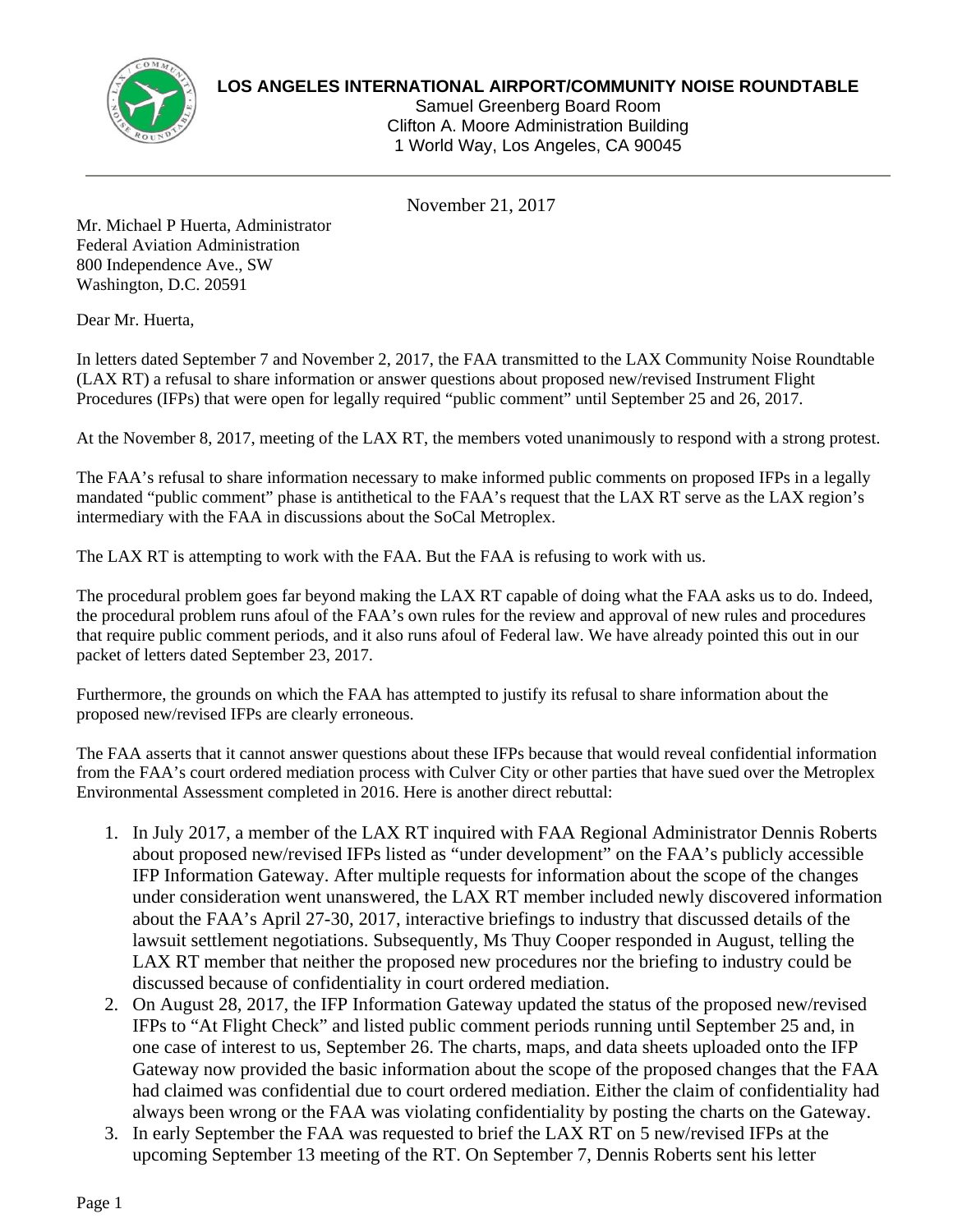asserting that he could not provide a briefing or answer any questions because that would lead to breaching court-ordered confidentiality.

- 4. In his letter of September 7, proposed new/revised IFPs that the LAX RT wanted to discuss: proposed new/revised IFPs that the LAX RT wanted to discuss:<br>We understand the Roundtable aggenda item relates to possible adjustments to the LAX<br>IRMM, HUULL and RYDRR arrival routes. The FAA is considering these minor<br>IRM asserting that evolula net of a Virida between the soles wanted when the following description of 3 of the 5 In his letter of September 7, 2017. Dennis Roberts offered the following description of 3 of the 5 proposed new/r asserting that he could not provide a briefing or answer any questions because that would lead<br>breaching court-ordered confidentiality.<br>In his letter of September 7, 2017, Dennis Roberts offered the following description o That he could not provide a high methanic control at a the of some of the Section of S of the Sectioners of the Section of Soft the Section of Soft (and a Form rules that and the from relates to possible adjustments to the ie could and provide a briefling or answer any questions because that would lead to<br>
c-t-ordered confidentiality.<br>
September 7, 2017, Demirs Roberts offreed the following description of 3 of the 5<br>
September 7, 2017, Demir he cond not provide a briefing or answer any questions because that would lea<br>
in-ordered confidentiality.<br>
Seprember 7, 2017, Dennis Roberts of fred the following description of 3 of the<br>
Seprember 7, 2017, Dennis Roberts be7, 2017, Dennis Roberts offered the following description of 3 of the 5<br>HPs that the LAX RT wanted to discuss:<br>Roundtable agenda item relates to possible adjustments to the LAX<br>nondrable agenda item relates to possible a provide a briefing or answer any questions because that would lead to<br>
ronfidentiality.<br>
7. 2017. Dennis Roberts offered the following description of 3 of the 58 that the LAX RT wanted to discuss:<br>
7. 2017. Dennis Roberts asserting that he could not provide a bridan in his letter of September 7, 2017. Demis Moberts offreed the following description corpopsed new/revised IFPs that the LAX RT wanted to discuss:<br>
We understand the Routlable ag asseming that he could not provide a briefing or answer any questions because that would lead to<br>hysicaling court-ordicated confidentiality.<br>The anity and the base step of the SN and the DAN RT wanted to discuss:<br>The propo riting that e could not provide a biefing or answer any questions because that would lead to<br>whing rout-ordered confidentiality. The NEW Members offered the following description of 3 of the 5<br>sosed new/revised IFPs that t of the median of 3.000 FA constraine of Society the following description of 3 of the 5 of energy to detastand the Roundlable agenda item relates to possible adjustments to the LAX N, HUULL and RYDRR arrival routes. The FA asseming that he could and romovide a brighting or answer any questions hoceause that would lead to Dails and the Interaction of 3 of the 5 his letter of Septendicts (2017, Deman Robestos of reed the following description in could not provide a bit film accessible following description of 3 of the 5 iSeptember 7, 2017, Demain Roherds of reached the following description of 3 of the 5 iSeptember 7, 2017, Demain Roherds itern editates to pros ol provide a briefing or answer any questions because that would lead to<br>to convide a briefing or answer any questions because that would lead to<br>17.7, 2017, Demis Roberts offered the following description of 3 of the 5<br>RV In his letter of September 7, 2017. Demis klobents of restricted the following description of 3 of<br>the proposed new/revised IFPs that the LAX RT wanted to discuss:<br>the considering these minimizations commence of the SOCal asseming that he could not provide a hirefng or answer any questions because that would lead to<br>heaching contradient confidentiality,<br>the second proposed new hevised IPs that the LAX RT wanted to this<br>second proposed new h istenber 7, 2017. Dennis Roberts offered the following description of 3 of the 5<br>is sisted IFPs that the LAX RT wanted to discuss:<br>the Roundtable agenda item relates to possible adjustments to the LAX<br>L-L and RYDRR arrival
- 5. The publicly accessible charts and data sheets posted on the IFP Gateway showed that this characterization of the proposed new/revised IFPs as "minor adjustments" to make procedures procedures "perform as expected and meet the project's safety and efficiency goals" ignore change in those 3 proposed procedures that would have any impact on the LAX RT region: namely the assignment of a Mandatory Minimum Altitude to terminal waypoints. proposed new/revised IFPs as "minor adjustments" to make procedures<br>nd meet the project's safety and efficiency goals" ignored the only significa<br>osed procedures that would have any impact on the LAX RT region: namely
- 6. The data sheets posted on the IFP Gateway expressly stated that were being proposed for terminal fixes because it is "REQUIRED PER FAAO 8260.3C PARA 2  $1f(6)(b)$ ." I and meet the project's safety and efficiency goals" ignored the only signific<br>posed procedures that would have any impact on the LAX RT region: namel<br>*Aandatory Minimum Altitude to terminal waypoints.*<br>d on the IFP Gatew The data sheets posted on the IFP Gateway expressly stated that Mandatory Minimum Altitudes<br>were being proposed for terminal fixes because it is "REQUIRED PER FAAO 8260.3C PARA 2<br>1f(6)(b)."<br>A quick bit of research showed u have any impact on the LAX RT region: namely<br>to terminal waypoints.<br>sly stated that Mandatory Minimum Altitudes<br>is "REQUIRED PER FAAO 8260.3C PARA 2-2
- 7. A quick bit of research showed us that FAAO 8260.3C went into effect on March 14, 2016, more than one year before the SoCal Metroplex IFPs were approved and published on April 27, 2017. Thus the FAA's IFPs in operation had been out of compliance with FAA rules since the design of the IFPs. In the IFP Gateway expressly stated that Mandatory Minii<br>terminal fixes because it is "REQUIRED PER FAAO 82<br>howed us that FAAO 8260.3C went into effect on March<br>SoCal Metroplex IFPs were approved and published on a<br>operati ures that would have any impact on the LAX<br>nimum Altitude to terminal waypoints.<br>Gateway expressly stated that Mandatory M<br>ixes because it is "REQUIRED PER FAAO<br>that FAAO 8260.3C went into effect on Ma<br>troplex IFPs were ap
- 8. In IFPs HUULL 2, IRNMN 2, and RYDRR 2, the terminal fix is waypoint GADDO, which is two way points to the East of the easternmost border of Culver City, the plaintiff in the principal lawsuit to which Thuy Cooper, Dennis Roberts, and Jodi McCarthy referred in their respective communications. Aircraft fly eastward on this route. Thus any change in required altitude at to which Thuy Cooper, Dennis Roberts, and Jodi McCarthy referred in their respective<br>communications. Aircraft fly eastward on this route. Thus any change in required altitude at<br>GADDO alone would have no bearing or relatio lawsuit pending that concerns the SoCal Metroplex. ick bit of research showed us that FAAO 8260.3C went into effect on March 14, 2016, more<br>one year before the SoCal Metroplex IFPs were approved and published on April 27, 2017.<br>IFPs.<br>free FAA's IFPs in operation had been o bicly accessible charts and data sheets posted on the IFP Gateway showed that this<br>erizzation of the proposed new/revised IPPs as "minor adjustments" to make procedures<br>mas expected and meet the project's safety and effici d on the IFP Gateway expressly stated that Mandatory Minimum Altitudes<br>for terminal fixes because it is "REQUIRED PER FAAO 8260.3C PARA 2-2-<br>th showed us that FAAO 8260.3C went into effect on March 14, 2016, more<br>the Socia Thus the FAA's IFPs in operation had been out of compliance with FAA rules since the des<br>the IFPs.<br>In IFPs HUULL 2, IRNMN 2, and RYDRR 2, the terminal fix is waypoint GADDO, which<br>waypoints to the East of the easternmost b The publicly accessible chara and data sheets possed on the IFP Gateway showed that the proposed recrime in the inference youls" ignored the preformal severated and meet the project's safety and efficiency goals" ignored NMN 2, and RYDRR 2, the terminal fix is waypoint GADDO, which is two<br>of the easternmost border of Culver City, the plaintiff in the principal lawsuit<br>r, Dennis Roberts, and Jodi McCarthy referred in their respective<br>raft f oCal Metroplex IFPs were approved and published on April 27, 2017.<br>
beration had been out of compliance with FAA rules since the design of<br>
N 2, and RYDRR 2, the terminal fix is waypoint GADDO, which is two<br>
e easternmost IFPs in operation had been out of compliance with FAA rules since the design of<br>2, IRNMN 2, and RYDRR 2, the terminal fix is waypoint GADDO, which is two<br>East of the easternmost border of Culver City, the plaintiff in the operation for terminal fixes because it is "REQUIRED PER FAAO 8260.3C PARA 2-2-<br>search showed us that FAAO 8260.3C went into effect on March 14, 2016, more<br>fore the SoCal Metroplex IFPs were approved and published on April ed and meet the project's safety and efficiency goals" ignored the only significant monosed procedures that would have any impact on the LAX RT region: namely Momandory Minimum Altitude to terminal waypoints.<br>
Mandatory Mi

## **We want to fix substantive and procedural problems: We**

- $\bullet$  Substantively:
	- o The FAA should promptly establish a 6,000 foot Minimum Altitude at GADDO, as proposed
	- o The FAA must actually observe its own rules for Minimum Altitude at DAHJR (and at in the new/revised IFPs HUULL 2, IRNMN 2, and RYDRR 2.<br>  $\circ$  The FAA must actually observe its own rules for Minimum Altitude at DAHJR (and at GADDO), as we have communicated repeatedly.<br>  $\circ$  The FAA should commence an IF in the new/revised IFPs HUULL 2, IRNMN 2, and RYDRR 2.<br>The FAA must actually observe its own rules for Minimum Altitud<br>GADDO), as we have communicated repeatedly. GADDO), as we have communicated repeatedly.
	- The FAA should commence an IFP development process to modestly increase the Mi<br>Altitude at DAHJR by 500-1,000 feet, which is possible while maintaining a 3 degree glideslope.
	- o The FAA should commence an IFP development process to create new nighttime flight The FAA should commence an IFP development process to create new nighttime flight<br>procedures with enhanced altitude restrictions on the HUULL, IRNMN, and RYDDR flight<br>paths from Santa Monica Bay (BAYST) through Los Angeles The FAA should commence an IFP development process to create new nighttime flight<br>procedures with enhanced altitude restrictions on the HUULL, IRNMN, and RYDDR flight<br>paths from Santa Monica Bay (BAYST) through Los Angeles paths from Santa Monica Bay (BAYST) through Los Angeles (GADDO) to better protect residents from noise during the most sensitive hours of 10PM to 7AM.
- Procedurally:
	- to FAA rules and Federal law.